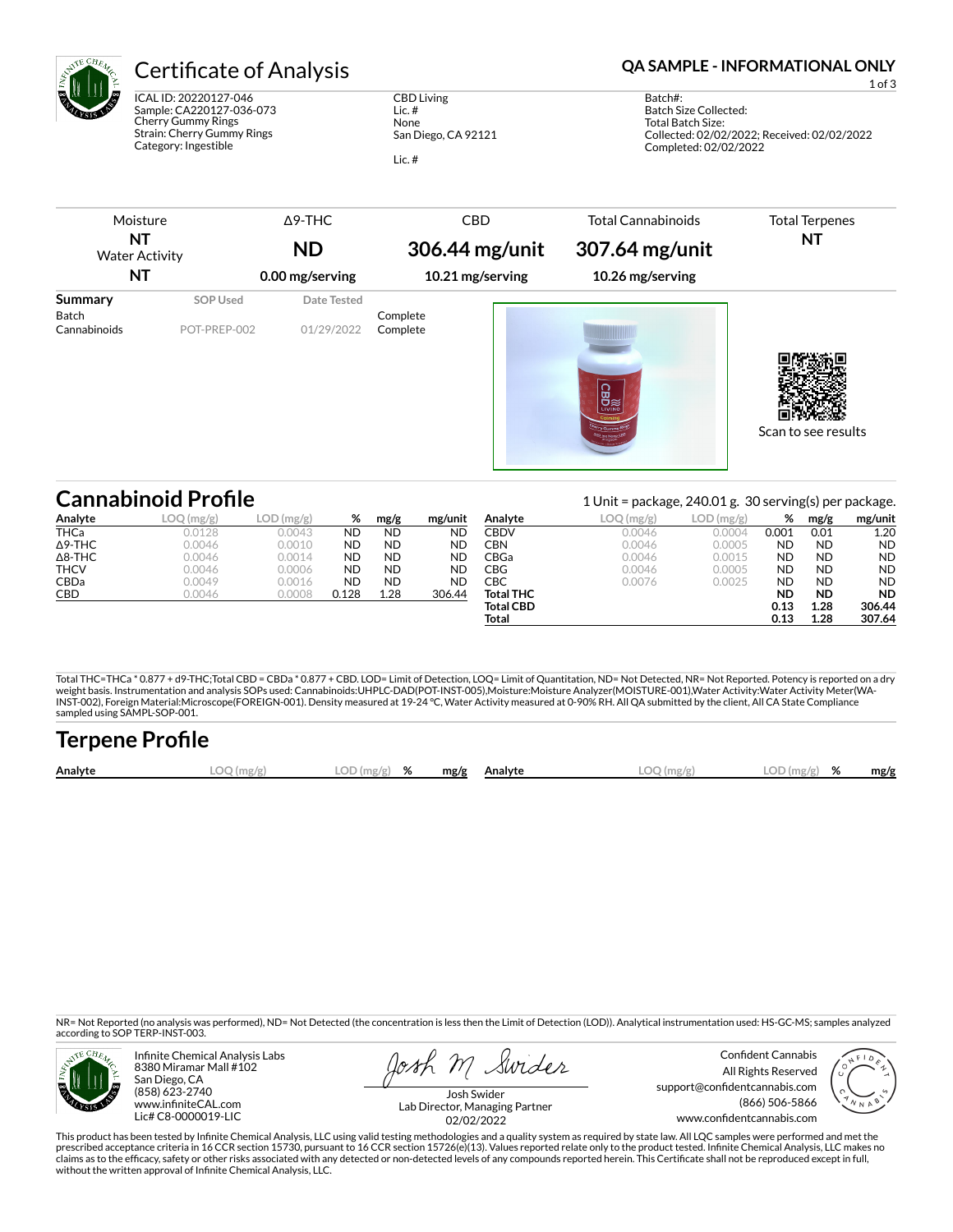

Sample: CA220127-036-073 Strain: Cherry Gummy Rings Category: Ingestible

CBD Living Lic. # None San Diego, CA 92121 Lic. #

# **Certificate of Analysis <b>Certificate of Analysis QA SAMPLE - INFORMATIONAL ONLY**

2 of 3

| Batch#:                                     |
|---------------------------------------------|
| Batch Size Collected:                       |
| Total Batch Size:                           |
| Collected: 02/02/2022; Received: 02/02/2022 |
| Completed: 02/02/2022                       |
|                                             |

#### **Residual Solvent Analysis**

| Category 1 | LOO | LOD | Limit | Status | Category 2 | .OQ | LOD | Limit | Status | <b>Category 2</b> | .00 | LOD. | .imit | Status |
|------------|-----|-----|-------|--------|------------|-----|-----|-------|--------|-------------------|-----|------|-------|--------|
|            |     |     |       |        |            |     |     |       |        |                   |     |      |       |        |

NR= Not Reported (no analysis was performed), ND= Not Detected (the concentration is less then the Limit of Detection (LOD)). Analytical instrumentation used: HS-GC-MS; samples analyzed according to SOP RS-INST-003.

### **Heavy Metal Screening**

| <b>LOC</b> | <b>LOD</b> | Limit | -<br>Status |
|------------|------------|-------|-------------|
|            |            |       |             |

NR= Not Reported (no analysis was performed), ND= Not Detected (the concentration is less then the Limit of Detection (LOD)). Analytical instrumentation used: ICP-MS; samples analyzed according to SOP HM-INST-003.

## **Microbiological Screening**

| . | ш. |
|---|----|
|   |    |

ND=Not Detected. Analytical instrumentation used:qPCR; samples analyzed according to SOP MICRO-INST-001.



Infinite Chemical Analysis Labs 8380 Miramar Mall #102 San Diego, CA (858) 623-2740 www.infiniteCAL.com Lic# C8-0000019-LIC

Swides

Confident Cannabis All Rights Reserved support@confidentcannabis.com (866) 506-5866 www.confidentcannabis.com



Josh Swider Lab Director, Managing Partner 02/02/2022

This product has been tested by Infinite Chemical Analysis, LLC using valid testing methodologies and a quality system as required by state law. All LQC samples were performed and met the prescribed acceptance criteria in 16 CCR section 15730, pursuant to 16 CCR section 15726(e)(13). Values reported relate only to the product tested. Infinite Chemical Analysis, LLC makes no<br>claims as to the efficacy, safety without the written approval of Infinite Chemical Analysis, LLC.